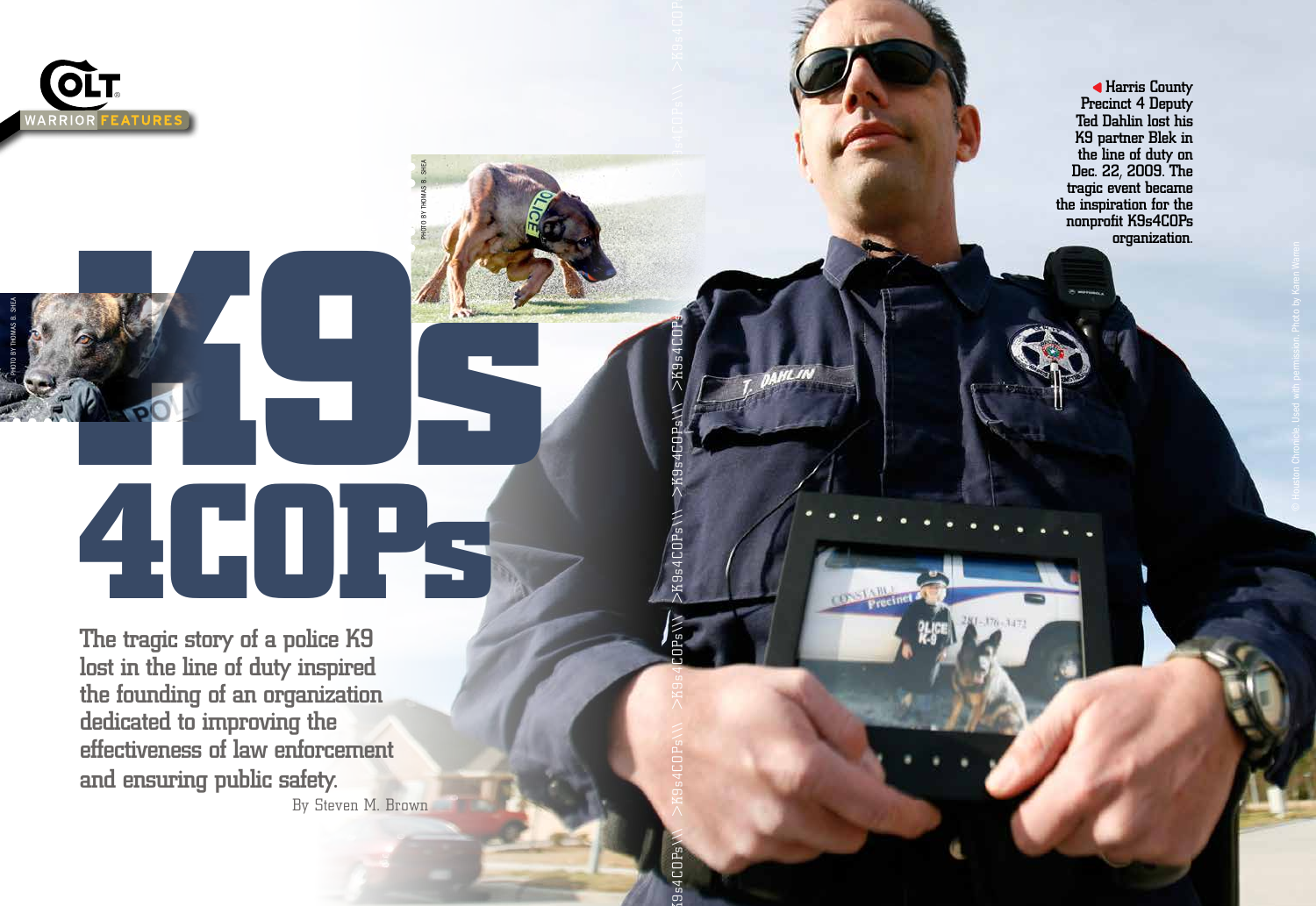

 Email the Editor View Patriot Profiles



COLOR TEXAS NS<br>
Officers Conference &<br>
Trials, sponsored<br>
by K9s4COPs.<br>
The two had gone through rigorous training the linewhedther had been through rigorous training<br>
the linewhedter had been patrol, Dahlin was set<br>
in th Deputy Ted Dahlin spent more than three years building up an intense level of trust with his partner.

The two had gone through rigorous training together, and out on patrol, Dahlin was secure in the knowledge that his partner would lay down his life to protect Dahlin's if necessary, without question and without hesitation.

That's what partners do—particularly, partners of the four-legged variety. "When you're on an eight- or 10-hour shift and you're subject to call out 24/7, you spend a lot of time with your dog," Dahlin said. "Once they've found that first or second bad guy who could have killed you if he wanted to, you learn to trust your K9."

In the late afternoon hours of Dec. 22, 2009, Dahlin and his K9 partner, a 5-year-old Czech-German shepherd named Blek, responded to a burglary call. It was the last call Dahlin and Blek would ever work together. Two burglary suspects, surprised by the arrival of uniformed officers, had fled into a wooded area of north Houston. Blek went in after them, just as he was trained to do, but he didn't come out.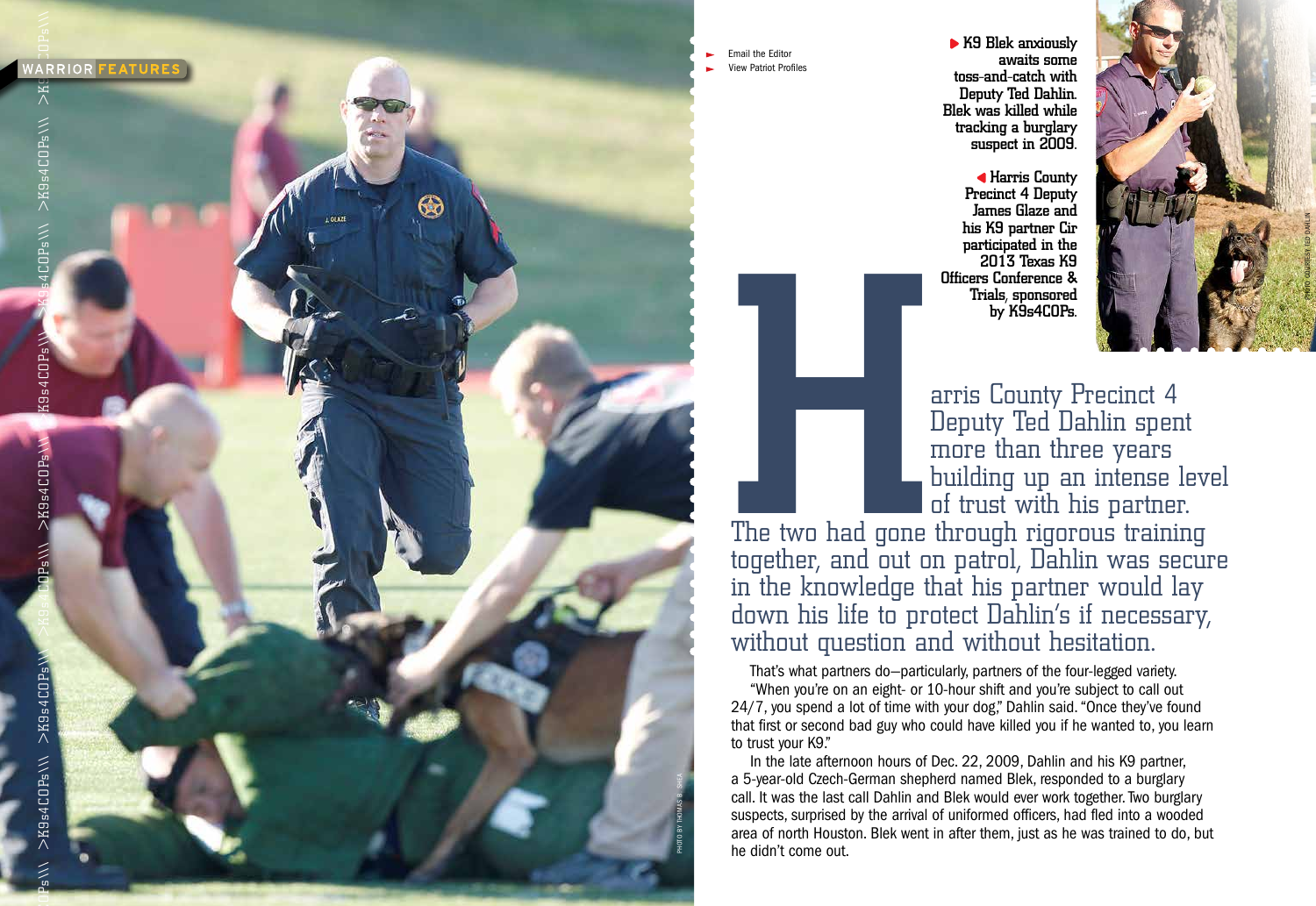nail the Editor

onsor an LOD Membership

# **WARRIOR FEATURE**

One of the burglary suspects, a 17-year-old named Cornelious Harrell, strangled Blek to death. Dahlin had lost his partner and his friend.

"That night was very hard," Dahlin remembers. "I spent more time with Blek than I did my family. When I lost him, it kind of

took the wind out of my sails.

"Really, all I wanted after that night was to see something good come from that horrible incident."

And in fact, something good would come from it.

Learning of Dahlin's loss and Blek's sacrifice while watching the evening news, Houston-area philanthropist and animal lover Kristi Schiller was moved to act. She called a local politician she knew and inquired about donating a new K9 to the Harris County Precinct 4 Constable's

Office. Her generous request was met with little more than questions and bureaucratic red tape.

"I quickly found it wasn't as easy to donate a dog as I thought it would be," Schiller says.

Next, Schiller took to the Internet in search of some sort of charitable organization that could cut through the red tape and help her fulfill her wish of donating a K9. Again, she came up empty, but she did learn through her Internet search that more than a dozen law enforcement agencies, just in her home state of Texas, were in the process of trying to acquire K9s. She also learned that a trained K9 carried an initial price tag of between \$10,000 and \$15,0000, and that K9 unit budgets were often the first casualty of rough economic times within a police department.

"I saw a need that wasn't being fulfilled and decided that I needed to do something to help. I decided that this was my calling," Schiller says. "I called our lawyer and said I wanted to start a charity."

In June 2010, Schiller founded K9s4COPs with the mission of raising charitable funds to acquire and donate trained K9s to law enforcement agencies in need. On March 27, 2011, the

▲ Kristi Schiller founded K9s4COPs in 2010 with a mission of purchasing trained K9s for deserving law enforcement

agencies.

Harris County Sheriff's Office Deputy John Walker handles his K9 Gorbi as Gorbi hits the decoy hard.



PHOTO BY THOMAS B. SHEA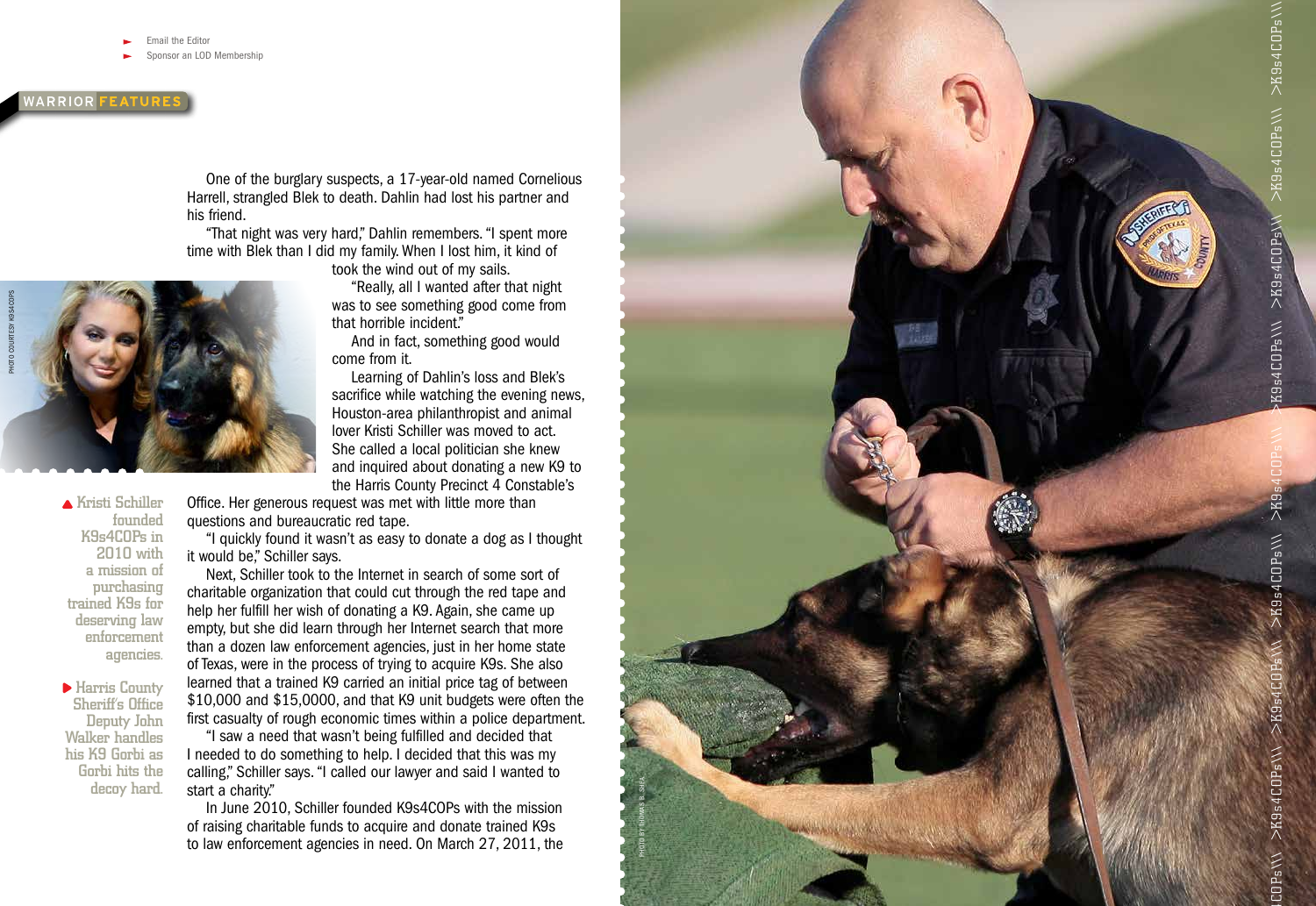### *NARRIOR FEATURE*

Email the Editor

 $\geq$ 

 $\geq$ 

sit NRA Life of Duty Network

"We don't want money to ever be an issue getting in the way of an officer having a K9 and performing the work they do in the community."

**v** Decoys, clad in protective bite suits, serve an unenviable but valuable purpose in K9 training and competition.

s4COP s**\\\** >K9 s4COP s**\\\** >K9 s4COP s**\\\** >K9 s4COP s**\\\** >K9 s4COP s**\\\** >K9 s4COPS**\\\** >K9 s4COP s**\\\** >K9 s4COP s**\\\** >K9 s4COP s**\\\** 



organization received its 501 (c)(3) non-profit status, and less than a month later, K9s4COPs made its first donation to the Harris County (Texas) Sheriff's Department: four K9s named Boomer, Fozzie, Mikey and Tamara.

Since then, K9s4COPs has grown exponentially. In 2011, the organization donated 10 K9s to two agencies in Texas. In 2012, the tally was 13 K9s to nine agencies in three states. So far this year, K9s4COPs has gifted 19 K9s to 15 agencies in seven different states, and in just over two years since its inception has raised more than \$2 million to support the cause.

"We're filling a gap that counties and districts often can't fill," said K9s4COPs Executive Director Liz Lara-Carreno. "We don't want money to ever be an issue getting in the way of an officer having a K9 and performing the work they do in the community."

The Harris County Sheriff's Department, recipient of K9s4COPs' first-ever gift, has since received 16 K9s from the organization, bringing the department K9 unit's roster to 23 K9s.

Sgt. Mike Thomas has been with the Harris County Sheriff's Department since 1985 and has spent the last 22 years working with the K9 unit. He's worked his way from the bottom up starting out as a bite-suit-wearing decoy during K9 training sessions and now serving as dayshift sergeant as well as training sergeant—and he's seen the unit grow. Thanks to K9s4COPs, he says, the department's K9 unit has almost tripled in size in the time he's worked there. The addition of all those well-trained dogs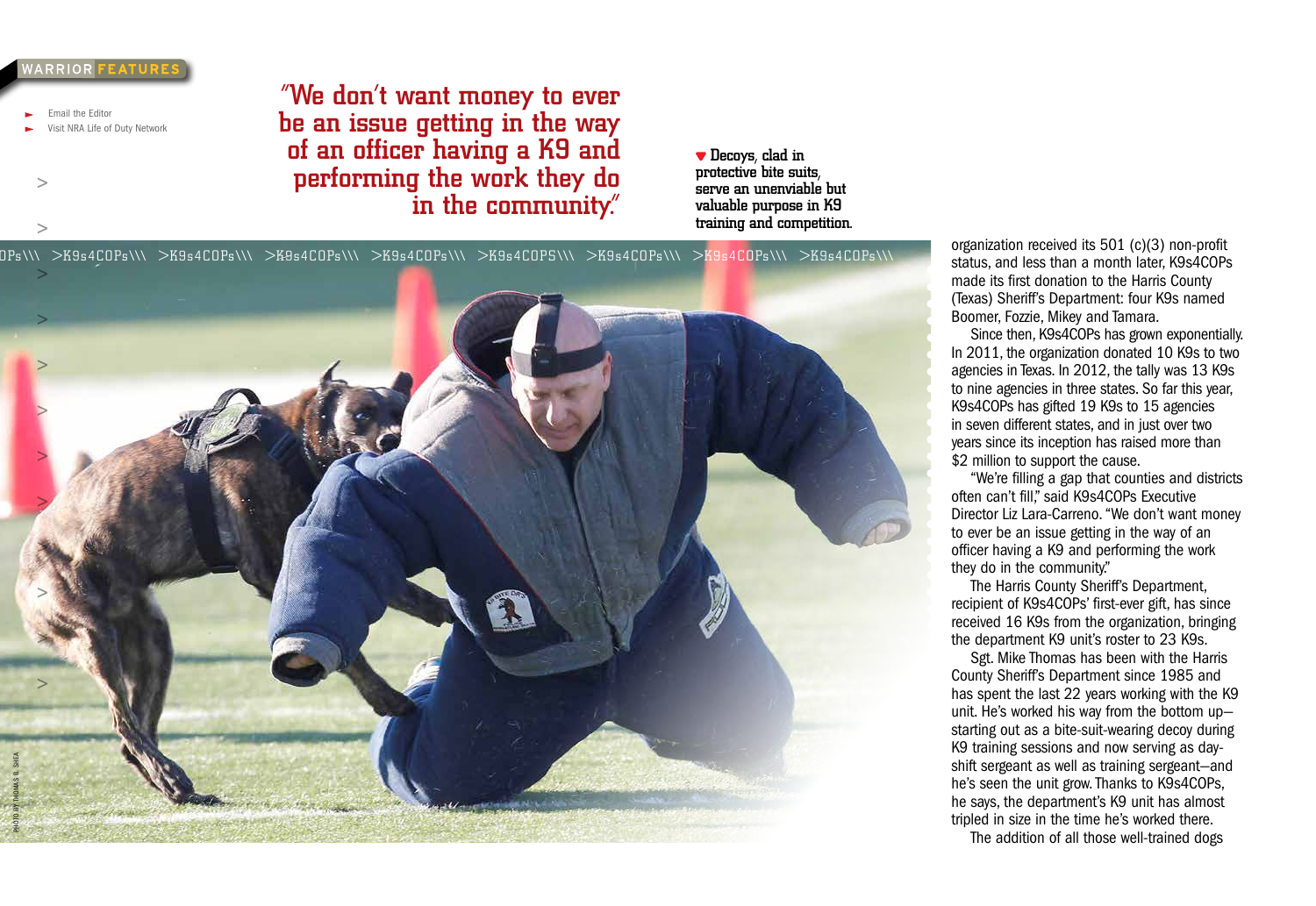WARRIOR FEATURES

 Email the Editor Sponsor an LOD Membership

PHOTO BY THOMAS B. SHEA



9s4COPs\\\ >K9s4COPs\\\ >K9s4COPs\\\ >K9s4COPs\\\ >K9s4COPs\\\ >K9s4COPs\\\ >K9s4COPs\\\ >K9s4COPs\\\ >K9s4COPs\\\ >K9s4COPs\\\ >K9s4COPs\\\ >K9s4COPs\\\

Sgt. Mike Thomas (right) of the Harris County Sheriff's Department helped oversee the K9s4Cops-sponsored Hard Dog Fast Dog Competition at Thorne Stadium in Houston, Texas, on Oct. 25, 2013. Thomas has worked with the Harris County K9 unit for 22 years.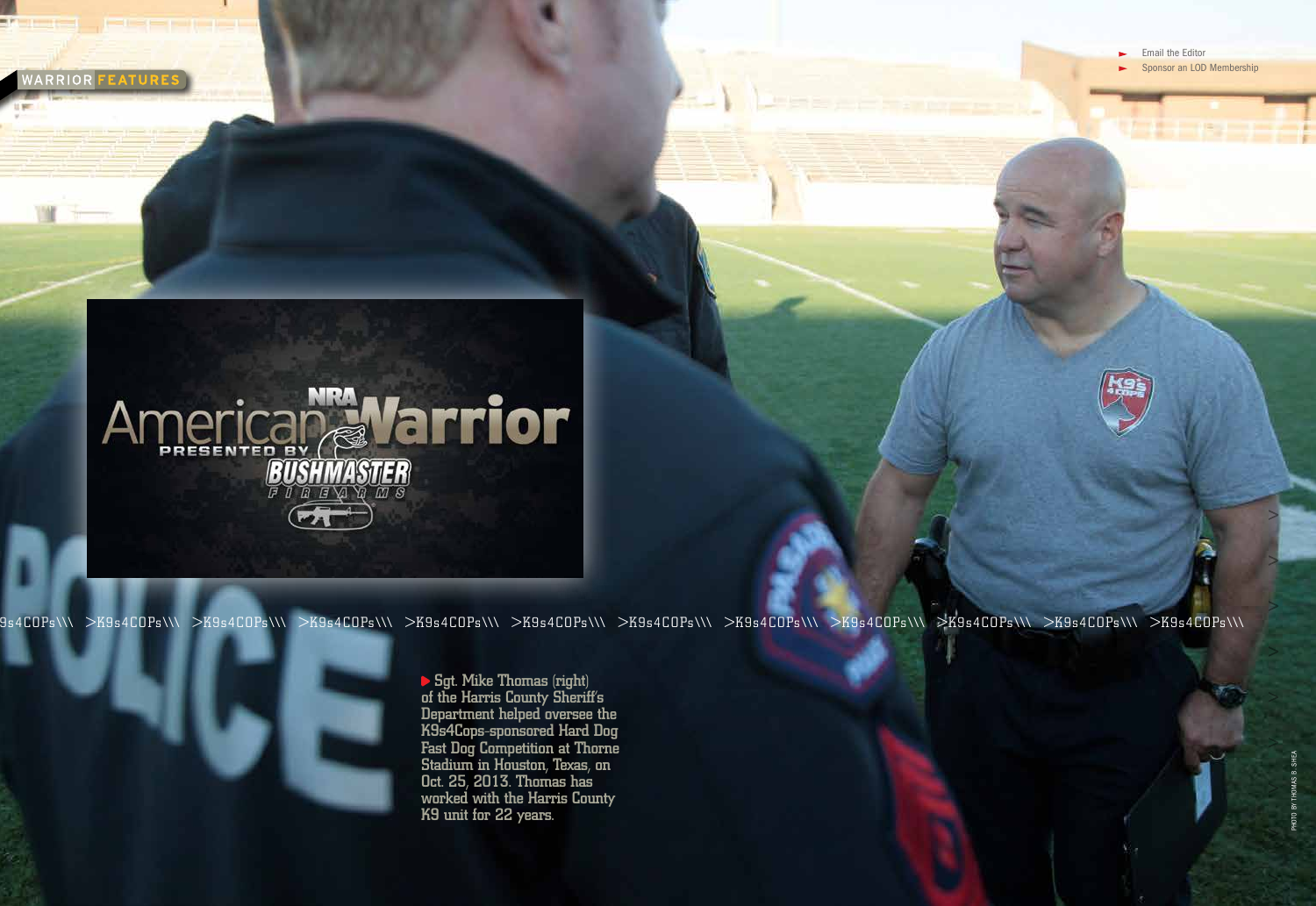## **WARRIOR FEATURE**

Like Us on Facebook

**Email the Editor** 

has benefitted not only the department and the officers they patrol with. More importantly, it's benefitted the community as a whole—and the benefit is quantifiable.

"Those 16 dogs that K9s4COPS have donated have improved the quality of life for the citizens of Harris County," he says. "You think about the felony suspects they've taken off the streets, the dope they've taken off the streets. One of our dogs in the last year has taken \$6 million dollars worth of drugs off the street, and I have several that have taken over \$4 million."

Deputies Alex Chapa and Daniel Kerrigan are two of the Harris County Sheriff's Department officers who have benefitted from the generosity of K9s4COPs. Both took a trip with Sgt. Thomas and other deputies to a kennel several states away to select their donated K9 partners.

"One of our dogs in the last year has taken \$6 million dollars worth of drugs off the street, and I have several that have taken over \$4 million."

For Kerrigan, who had never owned a dog before and went to the kennel with no preconceived notions, the selection of Dutch shepherd Bailey, dual trained for patrol and narcotics detection, was all about the eye test. Chapa, on the other hand, had more of a predetermined idea about the qualities he would look for in a new partner.

"Going in, I knew I wanted a smaller dog," Chapa said. "I'm about 5 feet 8 inches, 185 pounds or so, and I didn't want a dog that would drag me through the woods or knock me off my feet."

Chapa found his perfect match in Rocco, a Belgian Malinois with specialized training as a patrol K9 and in explosive detection.

"He was probably the smallest dog I saw, but he had the biggest  $\geq$ attitude out of all of them. He was everything I wanted: a small dog with a crazy motor."

 $\geq$ Both deputies agree that the K9 partners they've received through the generosity of K9s4COPs are helping them perform their duties better and more confidently.  $\overline{\phantom{0}}$ 

"At the sheriff's office, we don't have two-man units, so this is the best you could ask for," Chapa said. "You always have someone there that has

 $\geq$ your back. If somebody's trying to fight me or hurt me, I've always got Rocco there to have my back. I've got my own support 24/7."

**A Harris County** Sheriff's Department Deputy Alex Chapa's K9 Rocco (below) posted a 31 mph run to win the title of Fast Dog at Thorne Stadium in Houston, Texas.

PHOTOS BY THOMAS B. SHEA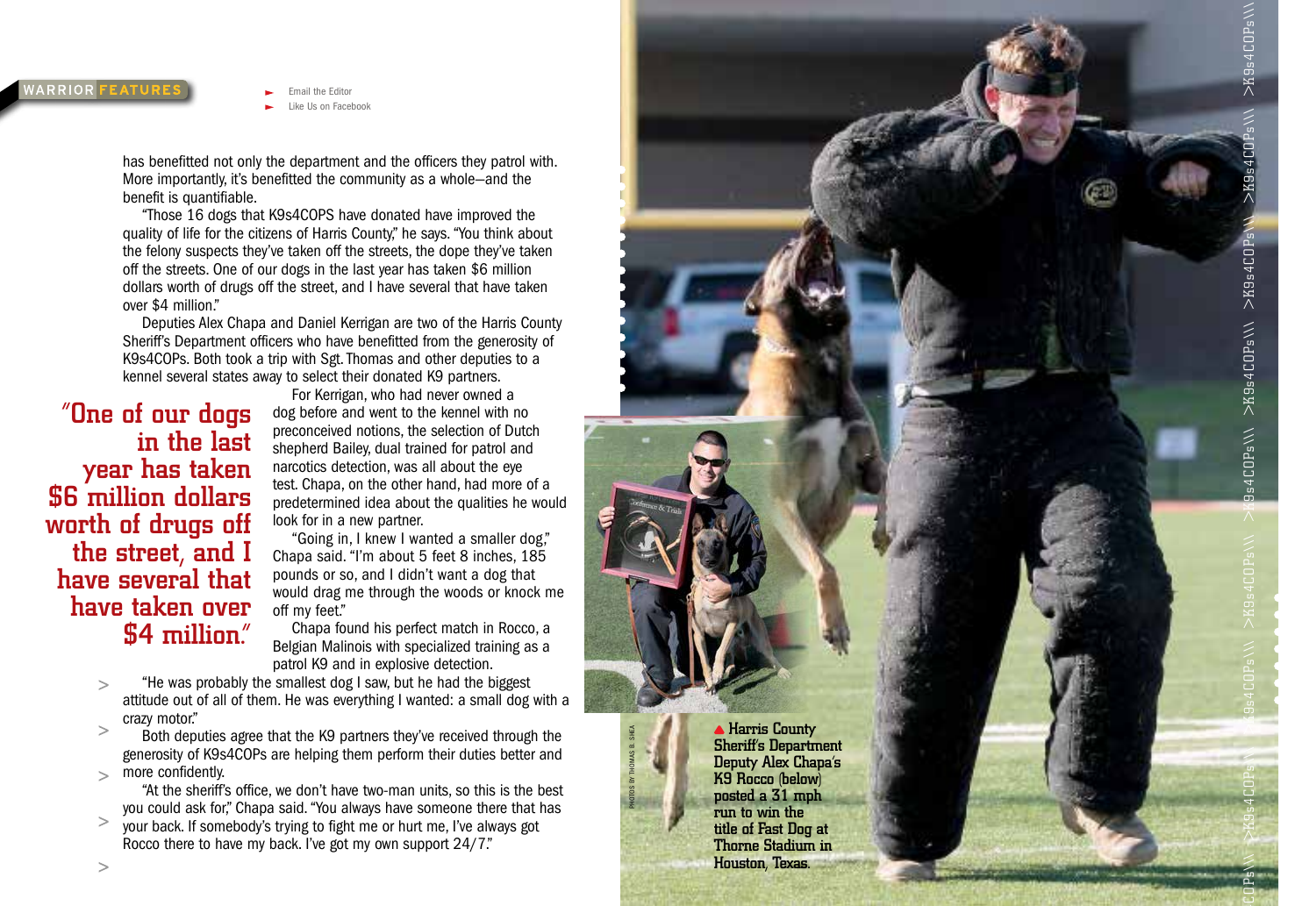



Harris County Sheriff's Department Deputy Daniel Kerrigan and his K9 partner Bailey won the Hard Dog Competition at the K9s4COPssponsored Hard Dog Fast Dog competition.

PHOTOS BY THOMAS B. SHEA

*WARRIOR FEATUR* 

Email the Editor

Sponsor an LOD Membership

Kerrigan learned very early on in his career with the K9 unit that the sense of security Chapa describes can turn very real.

Just out of K9 school, Kerrigan and Bailey saw their first real-world deployment when they were called with other officers to respond to a home invasion. Gunfire was exchanged, and the armed suspect fled into a wooded

area. After a good deal of searching through the brush, Kerrigan and his dog located the suspect, who turned his gun on Kerrigan. That's when Kerrigan's K9 partner went into action, bursting toward the armed suspect, hitting him hard in the arm and knocking the gun loose. The suspect was taken into custody, and Kerrigan and his K9 lived to serve another day.

Now having served with K9 Bailey for two years, Kerrigan has developed a keen appreciation for the abilities of these brave service dogs. They are valuable partners in the war on crime.

"Since I became a K9 handler, my ability to catch suspects is probably two or three times what it was before. And that's just one handler," he says. "Our K9 unit has more than doubled in size in the two years I've

# "If somebody's trying to fight me or hurt me, I've always got Rocco there to have my back."

 $\geq$ 

 $\geq$ 

 $\geq$ 

 $\geq$ 

been here, so if you factor in the money seizures, the narcotics seizures, the fleeing suspects we've caught, the armed suspects we've taken off the streets and you multiply that times the 15 or 16 dogs we've gotten, that's a lot of bad guys K9s4COPS has taken off the streets through their gifts to us."

Besides the physical gift of police K9s, the K9s4COPs organization is also providing a valuable service to law

enforcement in the area of training. This past October, K9s4COPs hosted its first Texas K9 Officers Conference and Trials in Houston, bringing in subject matter experts from around the U.S. to share knowledge with the 75 K9 officers who attended. The officers were able to learn new techniques and gain valuable TCLEOSE (Texas Commission on Law Enforcement Officer Standards and Education) certification hours. This inaugural conference was such a success that plans are already being made for a larger conference in 2014.